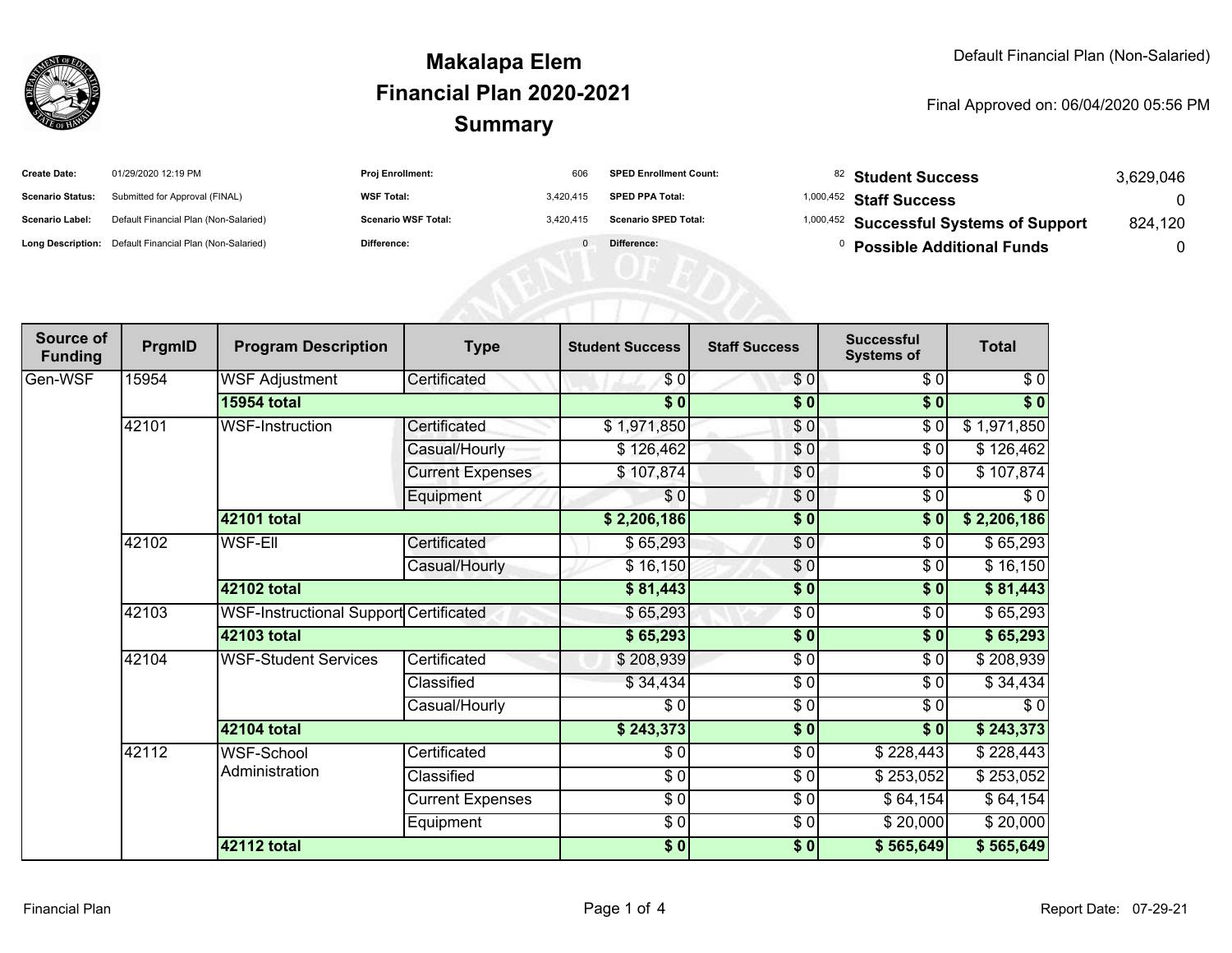

# **SummaryMakalapa ElemFinancial Plan 2020-2021**

Final Approved on: 06/04/2020 05:56 PM

| <b>Source of</b><br><b>Funding</b> | PrgmID                                           | <b>Program Description</b>                     | <b>Type</b>             | <b>Student Success</b> | <b>Staff Success</b> | <b>Successful</b><br><b>Systems of</b> | <b>Total</b>     |
|------------------------------------|--------------------------------------------------|------------------------------------------------|-------------------------|------------------------|----------------------|----------------------------------------|------------------|
| Gen-WSF                            | 42113                                            | <b>WSF-School Facility</b><br><b>Services</b>  | Classified              | \$0                    | \$0                  | \$170,924                              | \$170,924        |
|                                    |                                                  |                                                | Casual/Hourly           | $\overline{60}$        | $\overline{\$0}$     | \$85,547                               | \$85,547         |
|                                    |                                                  |                                                | <b>Current Expenses</b> | $\overline{\$0}$       | $\overline{\$0}$     | $\overline{\$0}$                       | $\sqrt{6}$       |
|                                    |                                                  |                                                | Equipment               | \$0                    | $\overline{\$0}$     | \$2,000                                | \$2,000          |
|                                    |                                                  | <b>42113 total</b>                             |                         | $\overline{\$0}$       | $\overline{\$0}$     | \$258,471                              | \$258,471        |
|                                    | 42114<br><b>WSF-Protocol Fund</b><br>42114 total |                                                | <b>Current Expenses</b> | \$0                    | $\sqrt{6}$           | $\overline{\$0}$                       | $\sqrt{6}$       |
|                                    |                                                  |                                                |                         | $\overline{\$0}$       | $\overline{\$0}$     | $\overline{\$0}$                       | $\overline{\$0}$ |
|                                    | Gen-WSF                                          |                                                |                         | \$2,596,295            | $\overline{\$0}$     | \$824,120                              | \$3,420,415      |
| Gen-SPED                           | 17101                                            | SPED Ppa - Instruction                         | Certificated            | \$652,930              | \$0                  | $\overline{\$0}$                       | \$652,930        |
|                                    |                                                  |                                                | Classified              | \$344,340              | $\sqrt{0}$           | $\overline{\$0}$                       | \$344,340        |
|                                    |                                                  |                                                | <b>Current Expenses</b> | \$3,182                | $\sqrt{0}$           | $\overline{\$0}$                       | \$3,182          |
|                                    |                                                  | <b>17101 total</b>                             |                         | \$1,000,452            | $\overline{\$0}$     | $\overline{\$0}$                       | \$1,000,452      |
|                                    | 17131                                            | <b>Special Education in</b><br>Regular Schools | Certificated            | \$0                    | \$0                  | $\overline{\$0}$                       | $\sqrt{6}$       |
|                                    |                                                  |                                                | Classified              | \$0                    | $\sqrt{6}$           | $\overline{50}$                        | $\overline{\$0}$ |
|                                    |                                                  | <b>17131 total</b>                             |                         | $\overline{\$0}$       | $\sqrt{ }$           | $\overline{\$0}$                       | $\overline{\$0}$ |
|                                    | Gen-SPED                                         |                                                |                         | \$1,000,452            | $\overline{\$0}$     | $\overline{\$0}$                       | \$1,000,452      |
| Gen-Categ                          | 16807                                            | <b>Hawaiian Studies</b>                        | Casual/Hourly           | \$32,299               | \$0                  | $\overline{\$0}$                       | \$32,299         |
|                                    |                                                  |                                                | <b>Current Expenses</b> | \$0                    | $\overline{\$0}$     | $\overline{\$0}$                       | $\overline{\$0}$ |
|                                    |                                                  | <b>16807 total</b>                             |                         | \$32,299               | $\overline{\$0}$     | $\overline{\$0}$                       | \$32,299         |
|                                    | <b>Gen-Categ</b>                                 |                                                |                         |                        | $\overline{\$0}$     | $\overline{\$0}$                       | \$32,299         |
| Federal                            | 18085                                            | Essa Title III Language<br>Instruction         | Casual/Hourly           | $\overline{\$0}$       | $\overline{\$0}$     | $\overline{\$0}$                       | $\overline{\$0}$ |
|                                    |                                                  | <b>18085 total</b>                             |                         | \$0                    | $\overline{\$0}$     | $\overline{\$0}$                       | \$0              |
|                                    | 18902                                            | <b>ESEA Title I-Schools</b>                    | Casual/Hourly           | $\overline{\$0}$       | $\overline{\$0}$     | $\overline{\$0}$                       | $\overline{30}$  |
|                                    |                                                  |                                                | <b>Current Expenses</b> | $\overline{\$0}$       | $\overline{\$0}$     | $\overline{\$0}$                       | $\overline{\$0}$ |
|                                    |                                                  |                                                | Equipment               | $\overline{\$0}$       | $\overline{\$0}$     | $\overline{\$0}$                       | $\overline{\$0}$ |
|                                    |                                                  | <b>18902 total</b>                             |                         | \$0                    | $\sqrt{6}$           | $\sqrt{6}$                             | $\overline{\$0}$ |
|                                    | 18935                                            | <b>ESEA Title I-Parent</b><br>Engagement       | <b>Current Expenses</b> | $\overline{\$0}$       | $\overline{\$0}$     | $\overline{\$0}$                       | $\overline{30}$  |
|                                    |                                                  | <b>18935 total</b>                             |                         | $\frac{1}{2}$          | \$0                  | $\sqrt{6}$                             | $\overline{\$0}$ |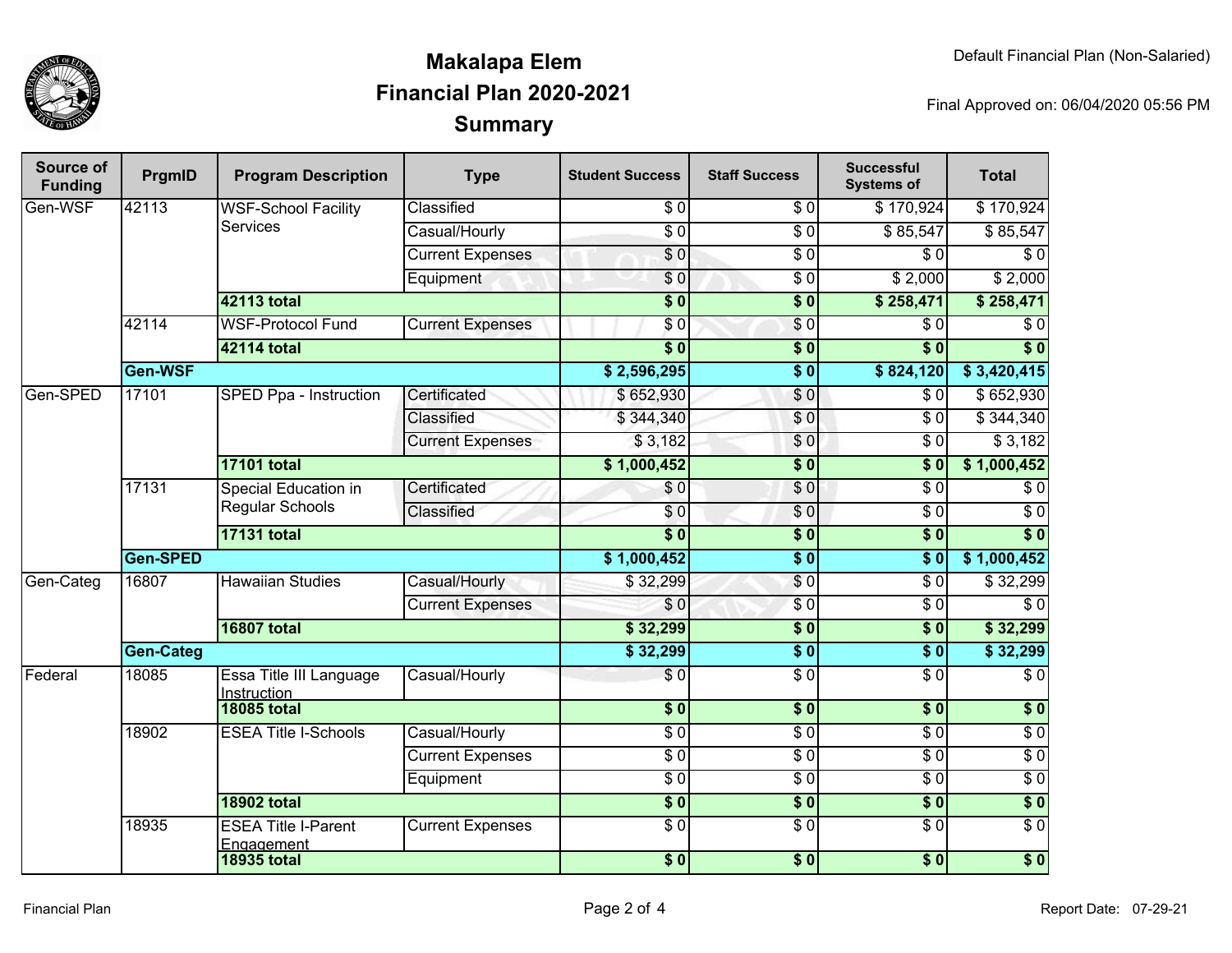

## **SummaryMakalapa ElemFinancial Plan 2020-2021**

Final Approved on: 06/04/2020 05:56 PM

| Source of<br><b>Funding</b> | PrgmID          | <b>Program Description</b>                       | <b>Type</b>             | <b>Student Success</b> | <b>Staff Success</b> | <b>Successful</b><br><b>Systems of</b> | <b>Total</b>     |
|-----------------------------|-----------------|--------------------------------------------------|-------------------------|------------------------|----------------------|----------------------------------------|------------------|
| Federal                     | 20657           | Essa Title IIa Targeted<br>Prof Dev              | <b>Current Expenses</b> | \$0                    | $\sqrt{6}$           | \$0                                    | \$0              |
|                             |                 | <b>20657 total</b>                               |                         | \$0]                   | \$0                  | \$0                                    | $\sqrt{ }$       |
|                             | 20698           | <b>Essa Title Ila Support</b><br>New Tchr & Prin | Casual/Hourly           | \$0                    | $\overline{\$0}$     | $\overline{\$0}$                       | $\overline{\$0}$ |
|                             |                 | <b>20698 total</b>                               |                         | $\sqrt{5}$             | $\frac{1}{2}$        | $\sqrt{6}$                             | $\overline{\$}0$ |
|                             | 35913           | Sch Prgm Food Services                           | Classified              | \$0                    | $\frac{1}{\epsilon}$ | $\frac{6}{6}$                          | $\sqrt{6}$       |
|                             |                 |                                                  | Casual/Hourly           | \$0                    | \$0                  | $\sqrt{6}$                             | $\sqrt{6}$       |
|                             |                 | <b>35913 total</b>                               |                         | $\frac{1}{2}$          | $\frac{1}{2}$        | $\sqrt{6}$                             | $\overline{\$}0$ |
|                             | <b>Federal</b>  |                                                  |                         | $\overline{\bullet}$   | $\overline{\bullet}$ | $\sqrt{6}$                             | $\sqrt{50}$      |
| Gen-Cent                    | 35163           | Food Services-General<br>Fund                    | Classified              | \$0                    | $\frac{6}{3}$        | $\sqrt{6}$                             | $\sqrt{6}$       |
|                             |                 |                                                  | Casual/Hourly           | $\frac{6}{3}$          | \$0                  | $\frac{1}{\sqrt{2}}$                   | $\sqrt{6}$       |
|                             |                 | 35163 total                                      |                         | $\frac{1}{2}$          | \$0                  | $\sqrt{6}$                             | \$0              |
|                             | <b>Gen-Cent</b> |                                                  |                         | $\frac{6}{6}$          | \$0                  | \$0                                    | \$0              |
| Special                     | 35304           | Food Services-Special<br>Fund                    | <b>Current Expenses</b> | $\frac{6}{3}$          | $\sqrt{0}$           | \$0                                    | $\sqrt{6}$       |
|                             |                 | 35304 total                                      |                         | $s$ <sub>0</sub>       | $\overline{\$0}$     | $\sqrt{5}$                             | $\overline{\$0}$ |
|                             | 37307           | Use of School Facilities -<br>School             | <b>Current Expenses</b> | \$0                    | $\overline{\$0}$     | $\sqrt{6}$                             | $\sqrt{6}$       |
|                             |                 |                                                  | Equipment               | \$0                    | $\sqrt{6}$           | $\sqrt{6}$                             | $\sqrt{6}$       |
|                             |                 | 37307 total                                      |                         | $\overline{\$0}$       | $\overline{\$0}$     | 30                                     | $\sqrt{50}$      |
|                             | Special         |                                                  |                         | $\overline{\$0}$       | \$0                  | $\overline{\$0}$                       | $\sqrt{50}$      |
| <b>Grand Total</b>          |                 |                                                  |                         | \$3,629,046            | $\overline{\$0}$     | \$824,120                              | \$4,453,166      |